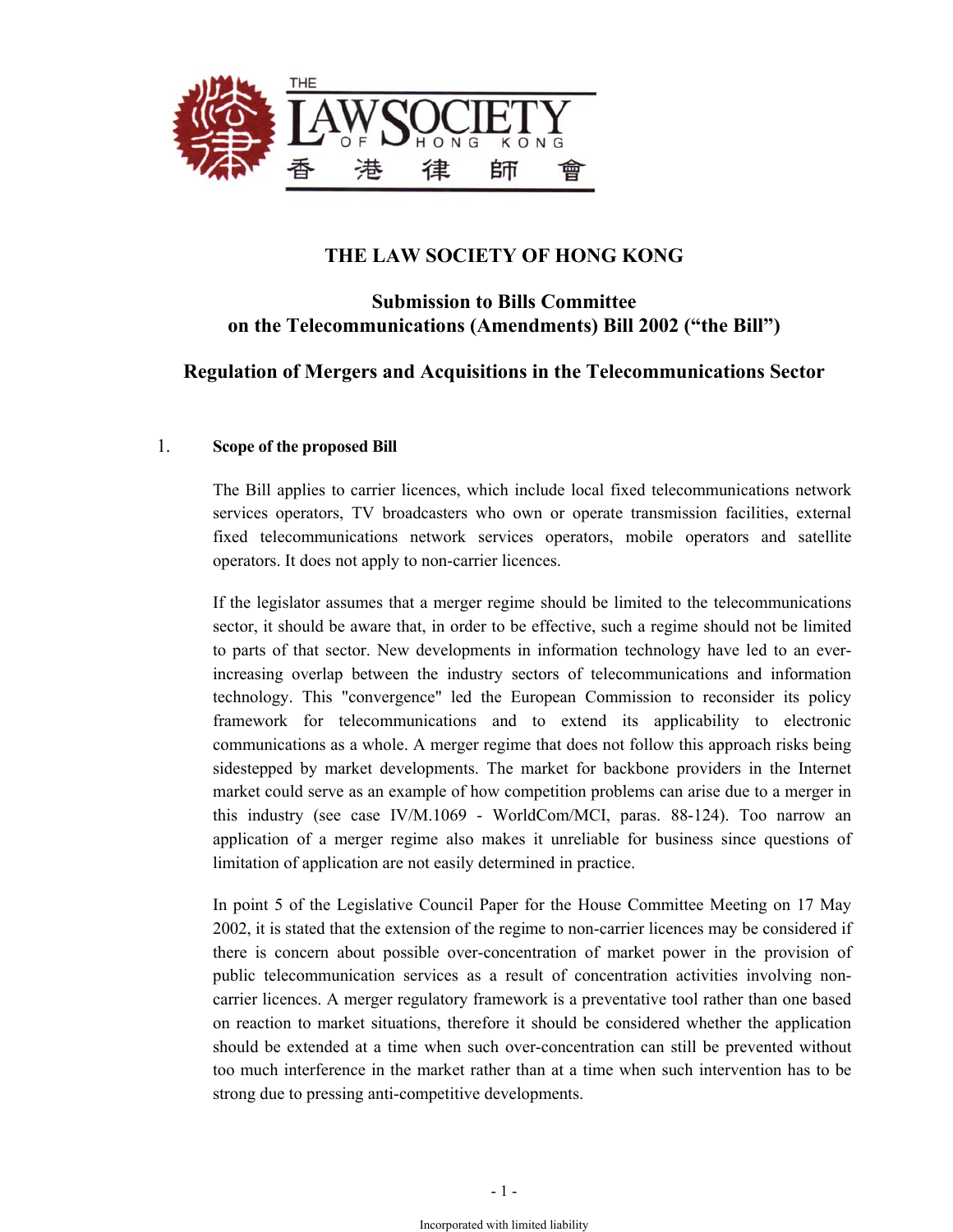### 2. **Voluntary notification and ex-post system**

An unduly restrictive merger regime restricts rather than favours competition. Mergers are not anti-competitive per se. They are anti-competitive only if they change the market situation in a way which seriously lessens competition in the market. In an assessment of whether such lessening of competition is serious, it should be considered that every merger which involves overlapping markets lessens competition due to the obvious elimination of a market player. However, the advantages of the merger to the consumer may still outweigh the negative results. It therefore should be right to recommend that the test of lessening competition includes consideration of pro-competitive, countervailing factors. These factors should include efficiencies (or economies of scale) as a result of the merger. Such factors may therefore have a direct effect on productivity gains and hence, price, which the Legislative Council brief does not presently address. Efficiencies are relevant under US federal antitrust law, but not currently EC merger control. However, the European Commission now takes the view that efficiencies should be relevant to merger review.

The ex-post model under the proposed Bill is apparently based upon the UK merger control regime. It is not the system employed in the US and the EU, in which transactions above a certain size must be notified by a stipulated deadline. In the US the transaction must be suspended until cleared, which is a form of pre-notification, whereas in the EU a transaction above a certain size must be notified within seven business days of agreement being reached as well as being suspended pending approval. The UK regime is subject to the criticism that too many transactions bypass scrutiny and is reliant upon complaints by third parties for effective monitoring of the market. In the absence of complaints, the UK authorities have no means of determining whether transactions may be anti-competitive unless they go into the market for information on their own initiative. Required pre-notification shifts the burden of providing significant preliminary information from the authorities to the parties.

An ex-post system may create insecurity for business. If the Telecommunications Authority is entitled to research any concentration for an unlimited period of time, businesses will be insecure as to whether their transactions will stand or not. Companies may react to this insecurity in two ways. They may either notify all transactions to the authority in the way which is foreseen in the proposal and thus force the authority to act, which in turn may lead to an overburdening on the authority or they may, on the other hand, refrain from notifying transactions and try to cope with the inherent insecurity in doing mergers. However, according to the experience in the UK and the EU, such insecurity often leads to a fall in merger activity, which is neither good for business nor for competition.

We recommend that these shortcomings be addressed as follows:

All large-scale transactions above a certain size should be subject to mandatory pre-notification. This notification should be comprehensive and place the burden of supplying significant information directly on the parties. All other transactions, which are below the set threshold, should either be subject to the proposed voluntary ex-post regime or, preferably, subject to safe harbour treatment and not subject to attack at all. In a voluntary notification regime, if this is